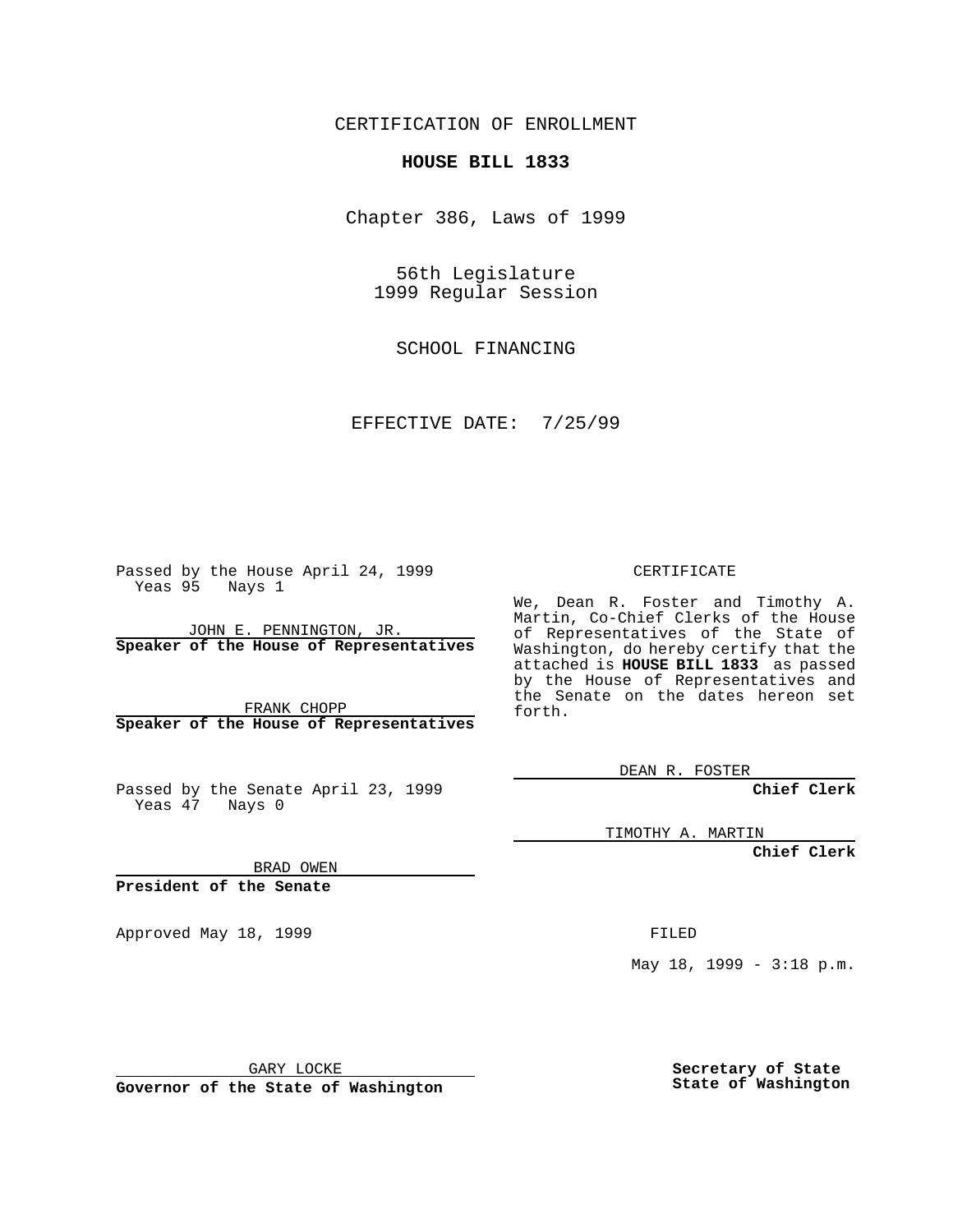## **HOUSE BILL 1833** \_\_\_\_\_\_\_\_\_\_\_\_\_\_\_\_\_\_\_\_\_\_\_\_\_\_\_\_\_\_\_\_\_\_\_\_\_\_\_\_\_\_\_\_\_\_\_

\_\_\_\_\_\_\_\_\_\_\_\_\_\_\_\_\_\_\_\_\_\_\_\_\_\_\_\_\_\_\_\_\_\_\_\_\_\_\_\_\_\_\_\_\_\_\_

## AS AMENDED BY THE SENATE

Passed Legislature - 1999 Regular Session

## **State of Washington 56th Legislature 1999 Regular Session**

**By** Representatives Thomas, Lantz, Carlson, Keiser, Cairnes, H. Sommers, Talcott, Ogden, Quall, Dunshee, O'Brien, Murray, Cody, Pflug, Dunn, Santos, Schual-Berke, Lovick, Edmonds, Wood, Haigh, Rockefeller, Conway, Stensen, Dickerson, Kessler and Esser

Read first time 02/08/1999. Referred to Committee on Capital Budget.

1 AN ACT Relating to alternate financing for schools; amending RCW 2 28A.335.170 and 28A.530.010; and adding a new section to chapter 3 28A.525 RCW.

4 BE IT ENACTED BY THE LEGISLATURE OF THE STATE OF WASHINGTON:

5 **Sec. 1.** RCW 28A.335.170 and 1990 c 33 s 360 are each amended to 6 read as follows:

7 The board of directors of any school district may enter into 8 contracts for their respective districts ((for periods not exceeding 9 five years in duration)) with public and private persons, 10 organizations, and entities for the following purposes:

11 (1) To rent or lease building space(( $\tau$ )) and portable buildings(( $\tau$ 12 security systems, computers and other equipment)) for periods not 13 exceeding ten years in duration;

14 (2) To rent security systems, computers, and other equipment or to 15 have maintained and repaired security systems, computers, and other 16 equipment for periods not exceeding five years in duration; and

17 (3) To provide pupil transportation services for periods not 18 exceeding five years in duration.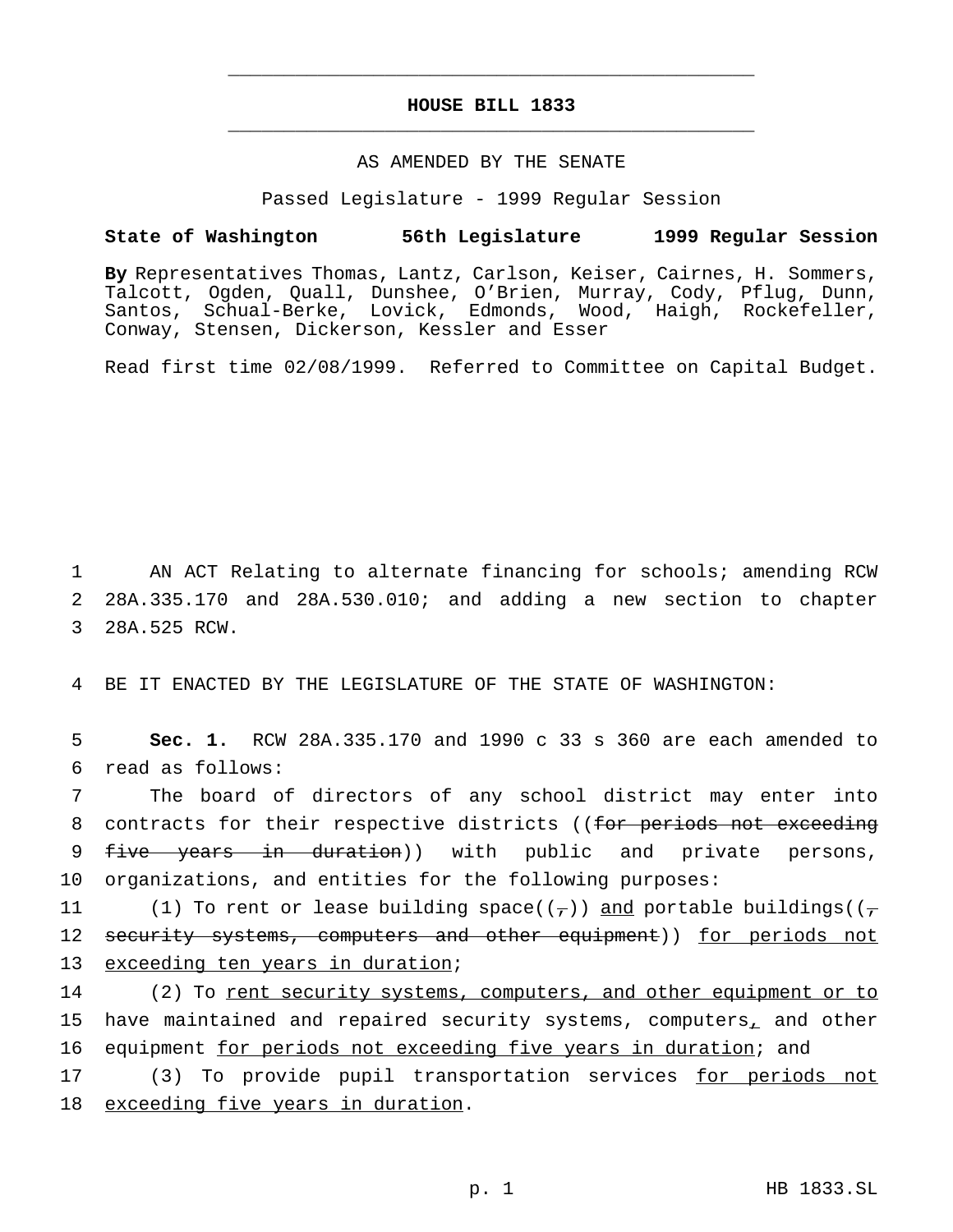No school district may enter into a contract for pupil transportation unless it has notified the superintendent of public instruction that, in the best judgment of the district, the cost of contracting will not exceed the projected cost of operating its own pupil transportation.

 The budget of each school district shall identify that portion of each contractual liability incurred pursuant to this section extending beyond the fiscal year by amount, duration, and nature of the contracted service and/or item in accordance with rules and regulations of the superintendent of public instruction adopted pursuant to RCW 28A.505.140 and 28A.310.330.

 The provisions of this section shall not have any effect on the length of contracts for school district employees specified by RCW 28A.400.300 and 28A.405.210.

 NEW SECTION. **Sec. 2.** A new section is added to chapter 28A.525 RCW to read as follows:

 The board of directors of any school district may use the proceeds of voter-approved bonds, voter-approved levies, state allocations for financial assistance, or other funds available to the district for: (1) Payment of an installment purchase contract for school plant facilities; or (2) payments under any financing lease the term of which is ten years or longer and that contains an option by the school district to purchase the leased property for nominal consideration. The authority granted by this section for the use of moneys from such sources is in addition to, and not in limitation of, any other authority provided by law, and the proceeds of voter-approved bonds or tax levies may be used for such payments to the full extent allowed by Article VII, section 2 of the state Constitution.

 **Sec. 3.** RCW 28A.530.010 and 1991 c 114 s 3 are each amended to read as follows:

 The board of directors of any school district may borrow money and issue negotiable bonds therefor for the purpose of:

 (1) Funding outstanding indebtedness or bonds theretofore issued; or

 (2) For the purchase of sites for all buildings, playgrounds, physical education and athletic facilities and structures authorized by